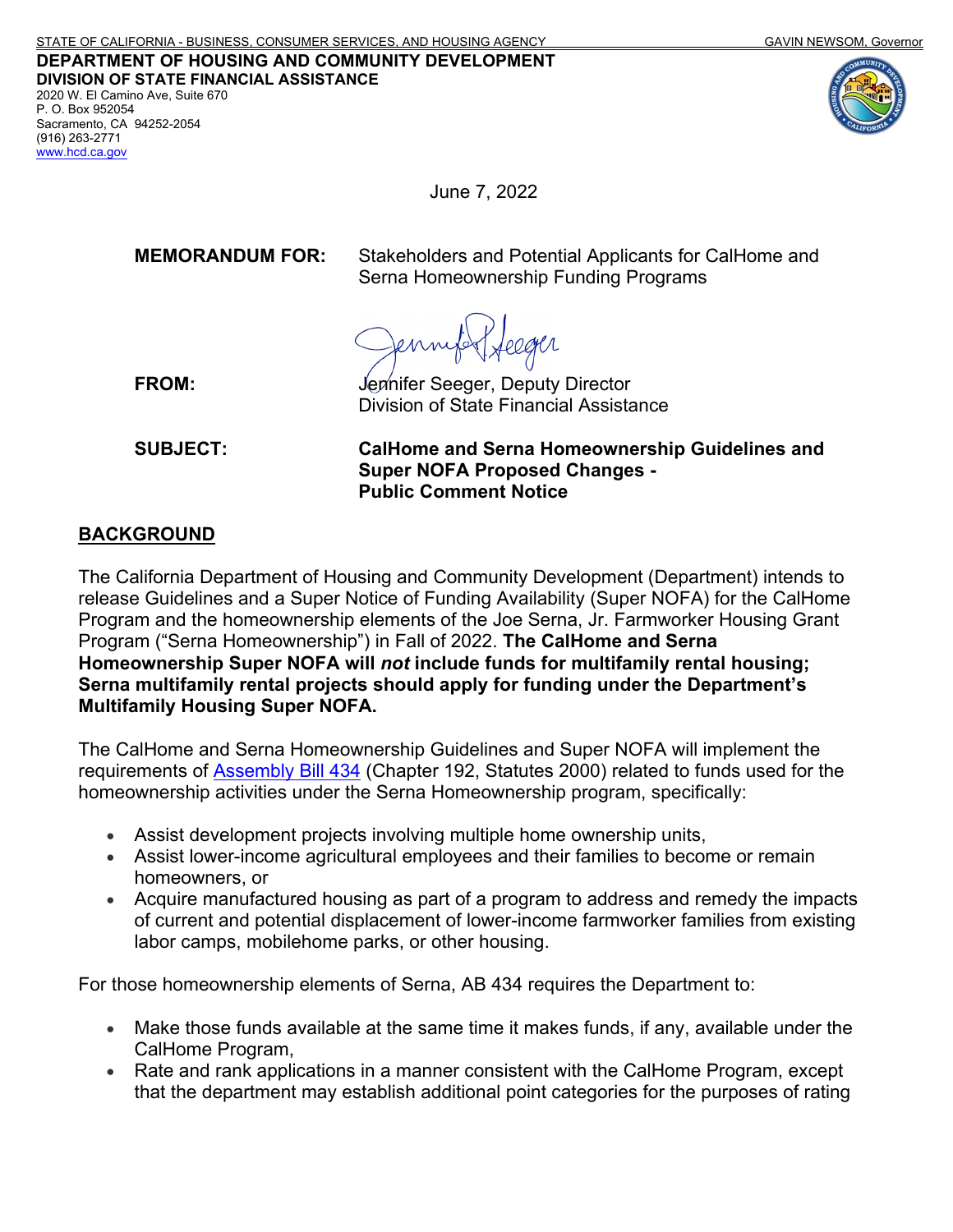and ranking applications that seek funding under Serna in addition to those used in the CalHome Program, and

• Administer those funds in a manner consistent with the CalHome Program

## **PUBLIC COMMENT NOTICE**

The Department is inviting public comment on the following three documents to inform development of the final CalHome and Serna Homeownership Guidelines and the Homeownership Super NOFA:

- 1. The most recent (November 2019) [CalHome Program Guidelines,](https://www.hcd.ca.gov/grants-funding/active-no-funding/calhome/docs/calhome-final-guidelines.pdf)
- 2. The most recent (February 2021) [Serna Program Guidelines](https://www.hcd.ca.gov/grants-funding/active-funding/fwhg/docs/joe%20serna%20jr.%20farmworker%20housing%20grant%20program%20notice%20of%20guidelines.pdf) for the homeownership elements of Serna, [1](#page-1-0) and
- 3. The contents of this memo, which outlines key proposed changes to the most recent CalHome NOFA and Serna NOFA to be included in the Homeownership Super NOFA.

All public comments must be received no later than **June 27, 2022 at 4:00pm. Commenters should submit comments using the survey forms found under the Resources tab on the [CalHome program webpage](https://www.hcd.ca.gov/calhome) or [Serna program webpage.](https://www.hcd.ca.gov/joe-serna-jr-farmworker-housing-grant)** 

Stakeholders are also invited to participate in one of two scheduled webinars on the CalHome and Serna Homeownership Guidelines and Super NOFA:

- Friday, June 17, 2022 9:30 A.M. – 11:00 A.M (PST) Register<https://www.eventbrite.com/e/337366601587>
- Wednesday, June 22, 2022 3:00 P.M – 4:30 P.M (PST) Register<https://www.eventbrite.com/e/337400182027>

## **CALHOME AND SERNA HOMEOWNERSHIP SUPER NOFA KEY PROPOSED CHANGES**

The CalHome program consists of six eligible activities:

- 1. Homeownership Development Project Loans
- 2. First-Time Homebuyer Mortgage Assistance
- 3. Owner-Occupied Rehabilitation Assistance
- 4. Accessory Dwelling Unit (ADU)/ Junior Accessory Dwelling Unit (JADU) Programs
- 5. Technical Assistance for Self-Help Housing Projects
- 6. Technical Assistance for Shared Housing Programs

<span id="page-1-0"></span> $^1$  Updated guidelines for Serna multifamily rental projects were created as part of the Multifamily Housing Super NOFA process but will not be used for this Guidelines update or for the Homeownership Super NOFA.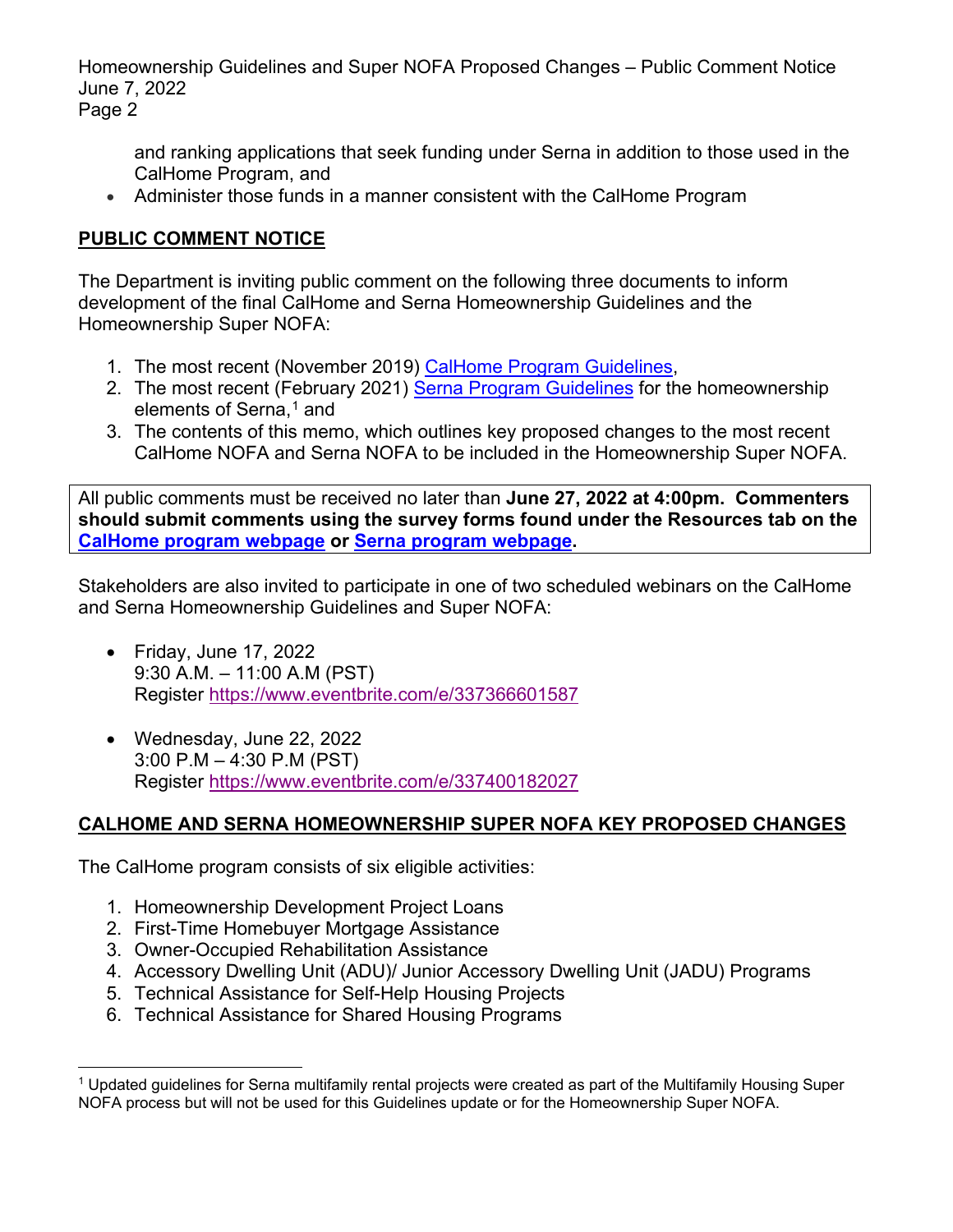The Serna program contains three eligible homeownership activities:

- 1. Single-Family New Construction
- 2. Owner-Occupied Rehabilitation
- 3. Acquisition of Manufactured Housing

#### Alignment of Eligible Activities

As much as possible, the Homeownership Super NOFA will align the three Serna Homeownership eligible activities with three of the CalHome eligible activities as follows:

| <b>Activity Type</b>    | <b>CalHome Activity</b>                           | <b>Aligned Serna Activity</b>            |
|-------------------------|---------------------------------------------------|------------------------------------------|
| <b>New Construction</b> | Homeownership<br><b>Development Project Loans</b> | <b>Single-Family New</b><br>Construction |
| Acquisition of          | First-Time Homebuyer                              | Acquisition of                           |
| <b>Existing Housing</b> | Mortgage Assistance                               | <b>Manufactured Housing</b>              |
| Owner-Occupied          | Owner-Occupied                                    | Owner-Occupied                           |
| Rehabilitation          | <b>Rehabilitation Assistance</b>                  | Rehabilitation                           |

### Maximum Per-Unit Funding Limits and Maximum Application Amounts

Due to significant increases in the cost of housing and the cost of construction in recent years, the Department proposes to increase maximum per-unit funding limits and maximum application amounts for several of the CalHome and Serna Homeownership eligible activities. A chart summarizing the proposed maximums for each eligible activity is included as an attachment to this memo.

For activities that involve acquisition or rehabilitation of an existing home, the proposed maximum per-unit funding limit is \$200,000. These activities are:

- 1. CalHome First-Time Homebuyer Mortgage Assistance
- 2. Serna Acquisition of Manufactured Housing
- 3. CalHome or Serna Owner-Occupied Rehabilitation where the home is not in need of reconstruction

For activities that involve construction, or full reconstruction, of a home, the proposed maximum per-unit funding limit is \$250,000. These activities are:

- 1. CalHome Homeownership Development Project Loans
- 2. Serna Single-Family New Construction
- 3. CalHome or Serna Owner-Occupied Rehabilitation where the home is in need of reconstruction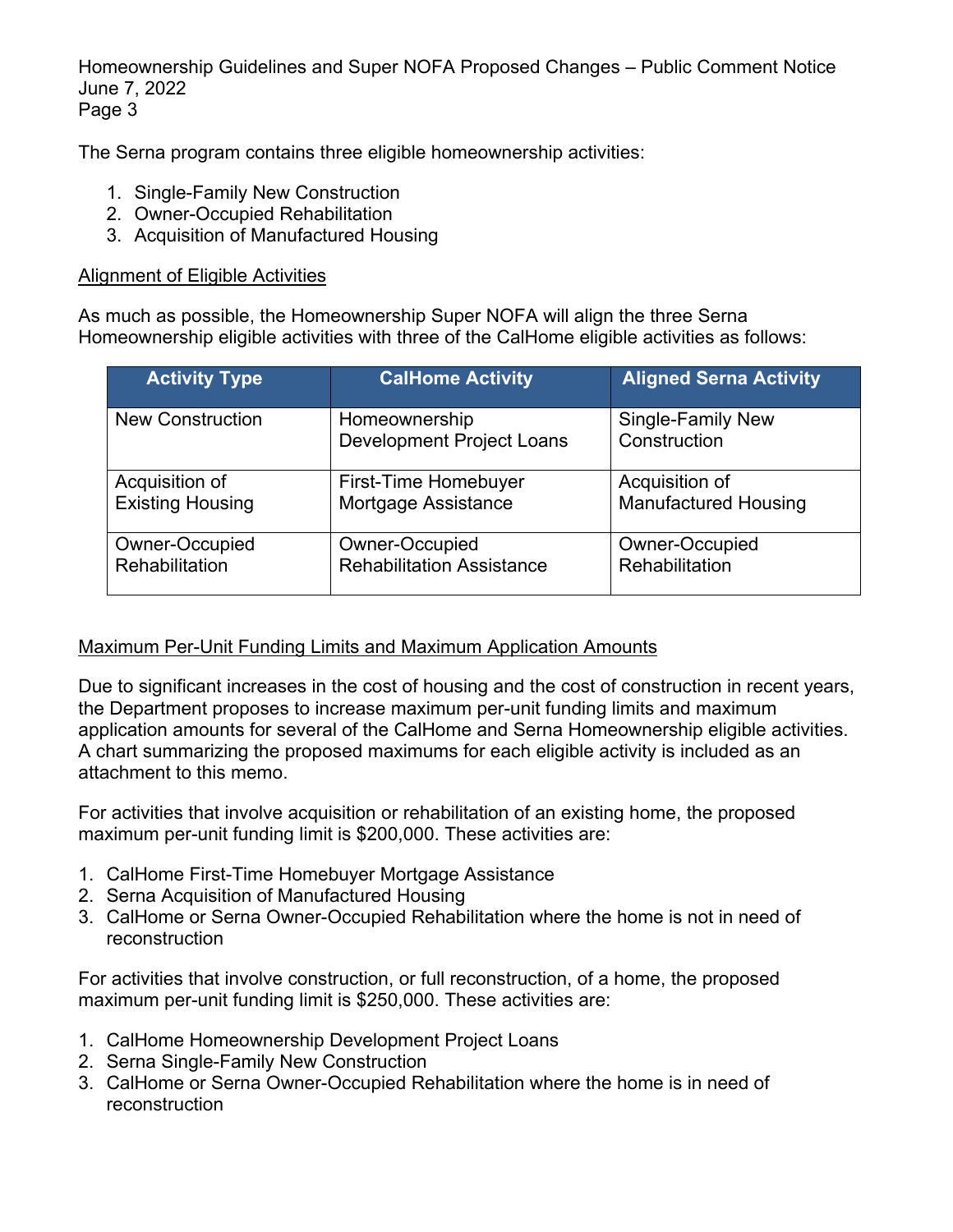The proposed maximum application amounts for the different activities will be:

- 1. \$10,000,000 for New Construction (CalHome Homeownership Development Project Loans, Serna Single-Family New Construction)
- 2. \$5,000,000 for Acquisition of Existing Housing (CalHome First-Time Homebuyer Mortgage Assistance, Serna Acquisition of Manufactured Housing)
- 3. \$5,000,000 for Owner-Occuped Rehabilitation (CalHome or Serna)

There are no proposed changes to the maximum per-unit funding limit or maximum application amounts for the CalHome ADU/JADU (Accessory Dwelling Unit / Junior Accessory Dwelling Unit) Programs, Technical Assistance for Self-Help Housing Projects, or Technical Assistance for Shared Housing Programs.

Applicants cannot apply for more than the maximum application amount across all applications submitted in the Homeownership Super NOFA funding round. Applicants who submit one or more applications for New Construction activities *and* one or more applications for other eligible activities are limited to no more than \$10,000,000 total across all applications; of that \$10,000,000 total, no more than \$5,000,000 may be for applications that are *not* for New Construction activities.

### Rating and Ranking Criteria

All applications, whether for CalHome funding or Serna funding, will be evaluated on the following factors:

| <b>Evaluation Criteria</b>                                                               | <b>Maximum Points</b> |
|------------------------------------------------------------------------------------------|-----------------------|
| Capability                                                                               | 40                    |
| <b>Community Need</b>                                                                    | 15                    |
| Feasibility                                                                              | 25                    |
| <b>Community Revitalization</b>                                                          | 10                    |
| Volunteer Labor, Self-Help Labor or Youth<br><b>Construction Skills Training Program</b> | 5                     |
| <b>Total</b>                                                                             | 95                    |

Applications for Serna funding will also be evaluated on the following additional factors:

| <b>Percentage of Units for Target Population</b> |           | <b>30 Points Max</b> |
|--------------------------------------------------|-----------|----------------------|
| Less than 25%                                    | 0 Points  |                      |
| $25 - 49.9%$                                     | 10 Points |                      |
| $50 - 74.9%$                                     | 20 Points |                      |
| $75 - 100\%$                                     | 30 Points |                      |
| <b>Farmworker Need</b>                           |           |                      |
| (Presence of farmworkers based upon              |           |                      |
| <b>recent U.S. Census of Agriculture)</b>        |           | 10 Points Max        |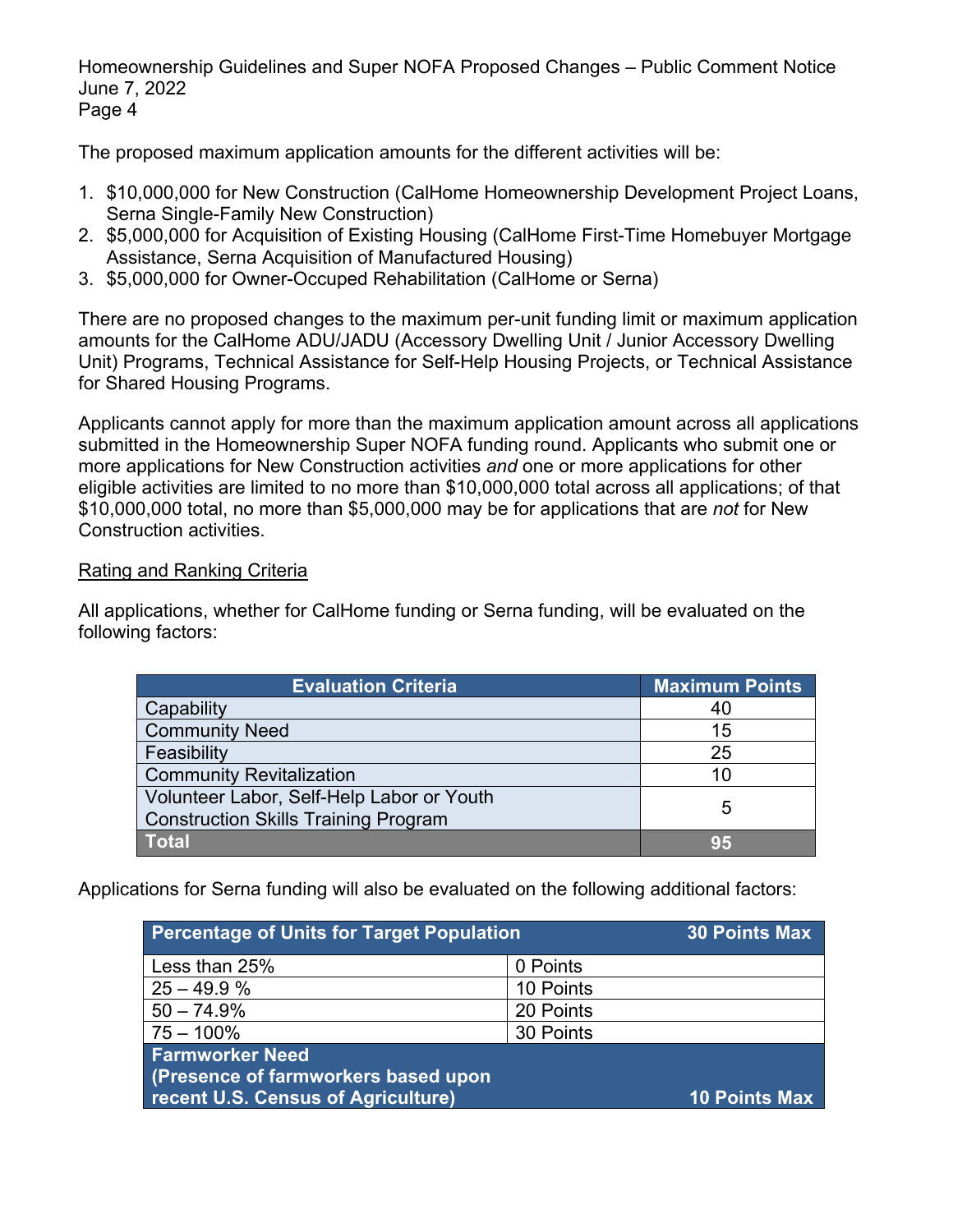| County                              | Percentage of Statewide<br><b>Hired Farm Labor</b> |           |
|-------------------------------------|----------------------------------------------------|-----------|
| Fresno, Monterey, Tulare, Santa     | 5 % or more                                        | 10 Points |
| Barbara, Ventura, Kern, San Joaquin |                                                    |           |
| Santa Cruz, Madera, Merced, Sonoma, | $3 - 4.99\%$                                       | 5 Points  |
| Stanislaus, San Diego, San Luis     |                                                    |           |
| Obispo, Riverside                   |                                                    |           |
| All other California Counties       | Less than 3%                                       | 3 Points  |

Details on the rating for each of the evaluation criteria are included as an attachment to this memo.

Applicability of Negative Points Policy

Applications will be reviewed, and negative points assessed, consistent with the Department's [Negative Points Policy](https://www.hcd.ca.gov/sites/default/files/2022-04/Negative-Points-Policy-FINAL-33022_ADA.pdf) (Administrative Notice Number 2022-01) dated March 30, 2022, as published on the Department's website.

Attachments:

\_\_\_\_\_\_\_\_\_\_\_\_\_\_

- 1. Proposed Maximum Funding Limits for Homeownership Super NOFA
- 2. Proposed Rating Factors for Homeownership Super NOFA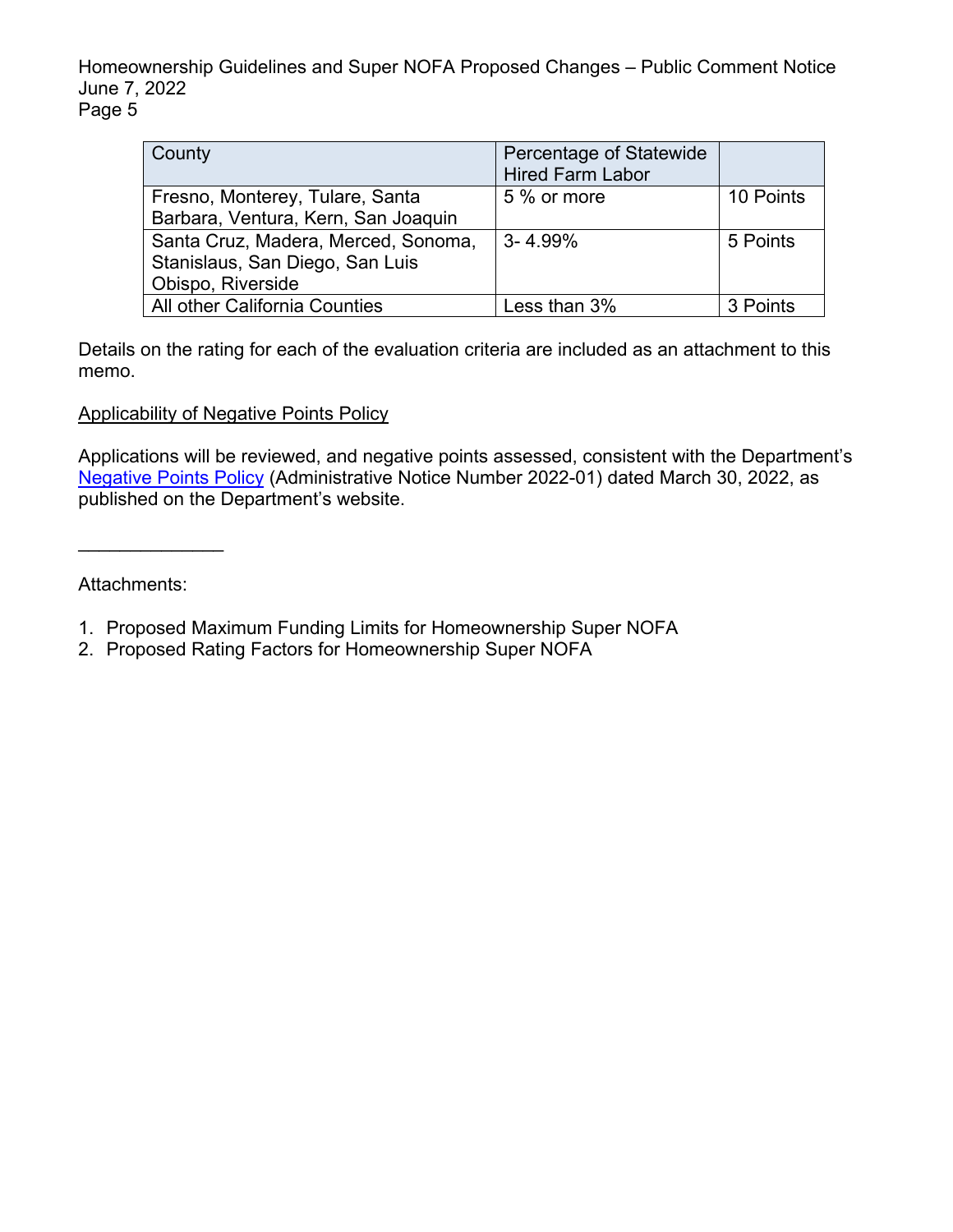## **Attachment 1**

# **Proposed Maximum Funding Limits for Homeownership Super NOFA**

| <b>CalHome</b><br>Eligible                                                 | <b>Serna</b><br><b>Eligible</b>           | <b>Current CalHome Maximum</b><br><b>Per-Unit Funding Limits</b>                                                                                                                                                                                | <b>Current Serna</b><br><b>Maximum</b>                                                                                   | <b>Proposed</b><br><b>Maximum</b>                  | <b>Current</b><br><b>CalHome</b>                      | <b>Current</b><br><b>Serna</b>                                | <b>Proposed</b><br><b>Maximum</b>                  |
|----------------------------------------------------------------------------|-------------------------------------------|-------------------------------------------------------------------------------------------------------------------------------------------------------------------------------------------------------------------------------------------------|--------------------------------------------------------------------------------------------------------------------------|----------------------------------------------------|-------------------------------------------------------|---------------------------------------------------------------|----------------------------------------------------|
| <b>Activities</b>                                                          | <b>Activities</b>                         |                                                                                                                                                                                                                                                 | Assistance per<br><b>Assisted Unit</b>                                                                                   | <b>Per-Unit</b><br><b>Funding</b><br><b>Limits</b> | <b>Maximum</b><br><b>Application</b><br><b>Amount</b> | <b>Maximum</b><br>Project<br><b>Funding</b><br><b>Amounts</b> | <b>Project</b><br><b>Funding</b><br><b>Amounts</b> |
| Homeownership<br>Development<br>Project Loans                              | Single-family<br>new<br>construction      | The maximum per-unit Loan<br>amount for Homeownership<br>Development Project Loans will be<br>\$100,000.                                                                                                                                        | For a single-family<br>new construction<br>project, the grant<br>amount is limited<br>to \$150,000 per<br>assisted unit. | \$250,000                                          | \$5,000,000                                           | \$3,000,000                                                   | \$10,000,000                                       |
| First-Time<br>Homebuyer<br>Mortgage<br>Assistance                          | Acquisition of<br>Manufactured<br>Housing | The maximum Loan amount by an<br>award recipient to an eligible<br>Borrower will be 40 percent of the<br>Borrower's purchase price for the<br>property, up to a maximum of<br>\$100,000.                                                        |                                                                                                                          | \$200,000                                          | \$5,000,000                                           |                                                               | \$5,000,000                                        |
| <b>Owner Occupied</b><br>Rehabilitation<br>Assistance                      | Owner<br>Occupied<br>Rehabilitation       | The maximum Loan amount by an<br>award recipient to an eligible<br>Borrower will be \$100,000 unless<br>the home is in need of<br>reconstruction. If the home is in<br>need of reconstruction, the<br>maximum Loan amount will be<br>\$150,000. | For owner-<br>occupied<br>rehabilitation, the<br>grant amount is<br>limited to \$75,000<br>per assisted unit.            | \$200,000, or<br>\$250,000 for<br>reconstruction   | \$5,000,000                                           | \$2,000,000                                                   | \$5,000,000                                        |
| ADU/JADU                                                                   |                                           | The maximum Loan amount by an<br>award recipient to an eligible<br>Borrower for ADU/JADU<br>construction will be \$100,000.                                                                                                                     |                                                                                                                          | No Change                                          | \$5,000,000                                           |                                                               | No Change                                          |
| <b>Technical</b><br>Assistance for<br>Self-Help<br><b>Housing Projects</b> |                                           | The maximum per-unit Grant<br>amount will be \$15,000. All<br>expenses shall be documented.                                                                                                                                                     |                                                                                                                          | No Change                                          | \$500,000                                             |                                                               | No Change                                          |
| Technical<br>Assistance for<br><b>Shared Housing</b>                       |                                           | N/A                                                                                                                                                                                                                                             |                                                                                                                          | No Change                                          | \$300,000                                             |                                                               | No Change                                          |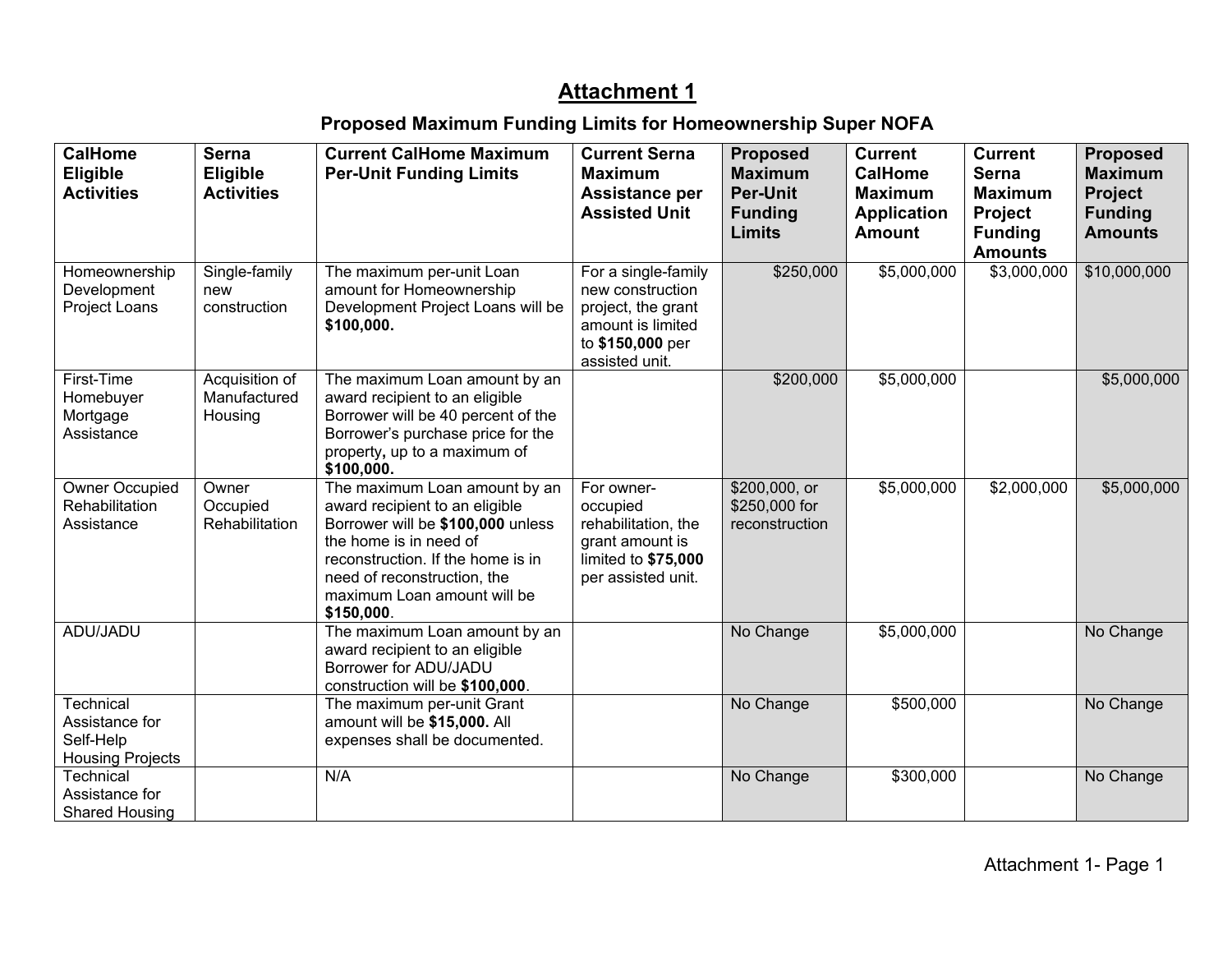## **Attachment 2**

## **Proposed Rating Factors for Homeownership Super NOFA:**

All applications, whether for CalHome funding or Serna funding, will be evaluated on the following factors:

| <b>Criteria Defined</b>                                                                                                                                                                                                                                                                                                                      | <b>Maximum Points</b> |
|----------------------------------------------------------------------------------------------------------------------------------------------------------------------------------------------------------------------------------------------------------------------------------------------------------------------------------------------|-----------------------|
| Capability to operate the proposed program, administer and conduct the<br>Self-Help Technical Assistance Project, or develop the type of<br>Homeownership Project proposed in the application:                                                                                                                                               |                       |
| Number of units assisted within the last four years:                                                                                                                                                                                                                                                                                         |                       |
| For CalHome Mortgage Assistance, CalHome or Serna Owner-<br>$\bullet$<br>Occupied Rehabilitation, CalHome ADU/JADU, and Serna Acquisition<br>of Manufactured Housing:<br>2 to 5 (20 points)<br>6 to 10 (30 points)<br>п<br>11 or more (40 points)<br>For CalHome Technical Assistance for Self-Help Housing Projects:<br>2 to 10 (20 points) | 40                    |
| 11 to 20 (30 points)<br>٠<br>21 or more (40 points)<br>٠                                                                                                                                                                                                                                                                                     |                       |
| For CalHome Technical Assistance for Shared Housing:<br>$\blacksquare$ 2 (20 points)<br>$\bullet$ 3 – 4 ~ (30 points)<br>■ 5 or more $\sim$ (40 points)                                                                                                                                                                                      |                       |
| For CalHome Homeownership Development Projects and Serna<br>$\bullet$<br><b>Single-Family New Construction:</b><br>2 (20 points)<br>3 to 4 (30 points)<br>٠<br>5 or more (40 points)                                                                                                                                                         |                       |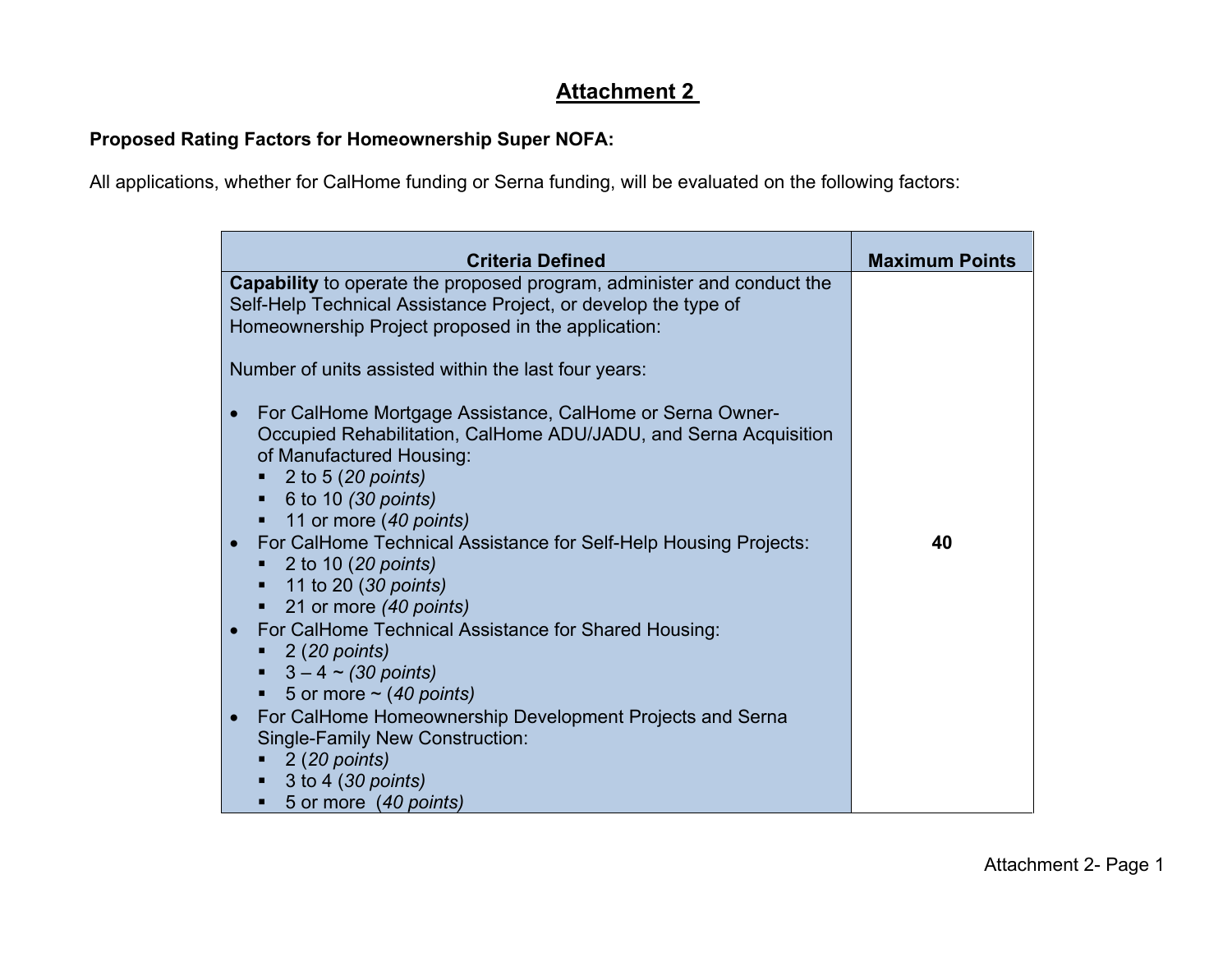|           | <b>Community Need</b> in a geographic area for the proposed Local Program<br>or project will be based on the following factors:                                                                                                                                                                                                                                                                                                  |    |
|-----------|----------------------------------------------------------------------------------------------------------------------------------------------------------------------------------------------------------------------------------------------------------------------------------------------------------------------------------------------------------------------------------------------------------------------------------|----|
|           | For CalHome Mortgage Assistance Programs, Serna Acquisition of<br>Manufactured Housing, CalHome Technical Assistance for Self-Help<br>Housing Projects, CalHome Technical Assistance for Shared Housing<br>Programs, CalHome ADU/JADU Programs, CalHome Homeownership<br>Development Projects and Serna Single-Family New Construction:                                                                                          |    |
|           | Housing affordability in the geographic area: The ratio of the current<br>median sales price of a single-family home to the AMI for a 4-person<br>Household in the county in which the CalHome program or project is<br>located. The current median sales price is the most recent available<br>from the California Association of Realtors as of the NOFA date, and<br>the AMI is updated on an annual basis by the Department; |    |
| $\bullet$ | Percent of renter Households that are low income: The percent of<br>Households in renter-occupied housing with incomes below 80 percent<br>of AMI, as reported in the most recent HUD Comprehensive Housing<br>Affordability Strategy U.S. Census Bureau American Community<br>Survey (HUD CHAS) data;                                                                                                                           | 15 |
| $\bullet$ | Percent of renter Households occupying overcrowded housing: The<br>percent of renter-occupied housing units with more than 1.5 occupants<br>per room, as reported in the most recent HUD CHAS data; and                                                                                                                                                                                                                          |    |
| $\bullet$ | Rental vacancy rate: The percent of rental housing units that are<br>currently vacant, as reported in the most recent HUD CHAS data.                                                                                                                                                                                                                                                                                             |    |
|           | For CalHome and Serna Owner-Occupied Rehabilitation Programs:                                                                                                                                                                                                                                                                                                                                                                    |    |
|           | Age of the housing stock: The percent of owner-occupied housing<br>units over 30 years old, as reported in the most recent U.S. Census<br>Bureau American Community Survey (ACS) data;                                                                                                                                                                                                                                           |    |
| $\bullet$ | Percent of homeowner Households that are in poverty: The percent of<br>families in owner-occupied housing with incomes below the federal<br>poverty line, as reported in the most recent ACS data;                                                                                                                                                                                                                               |    |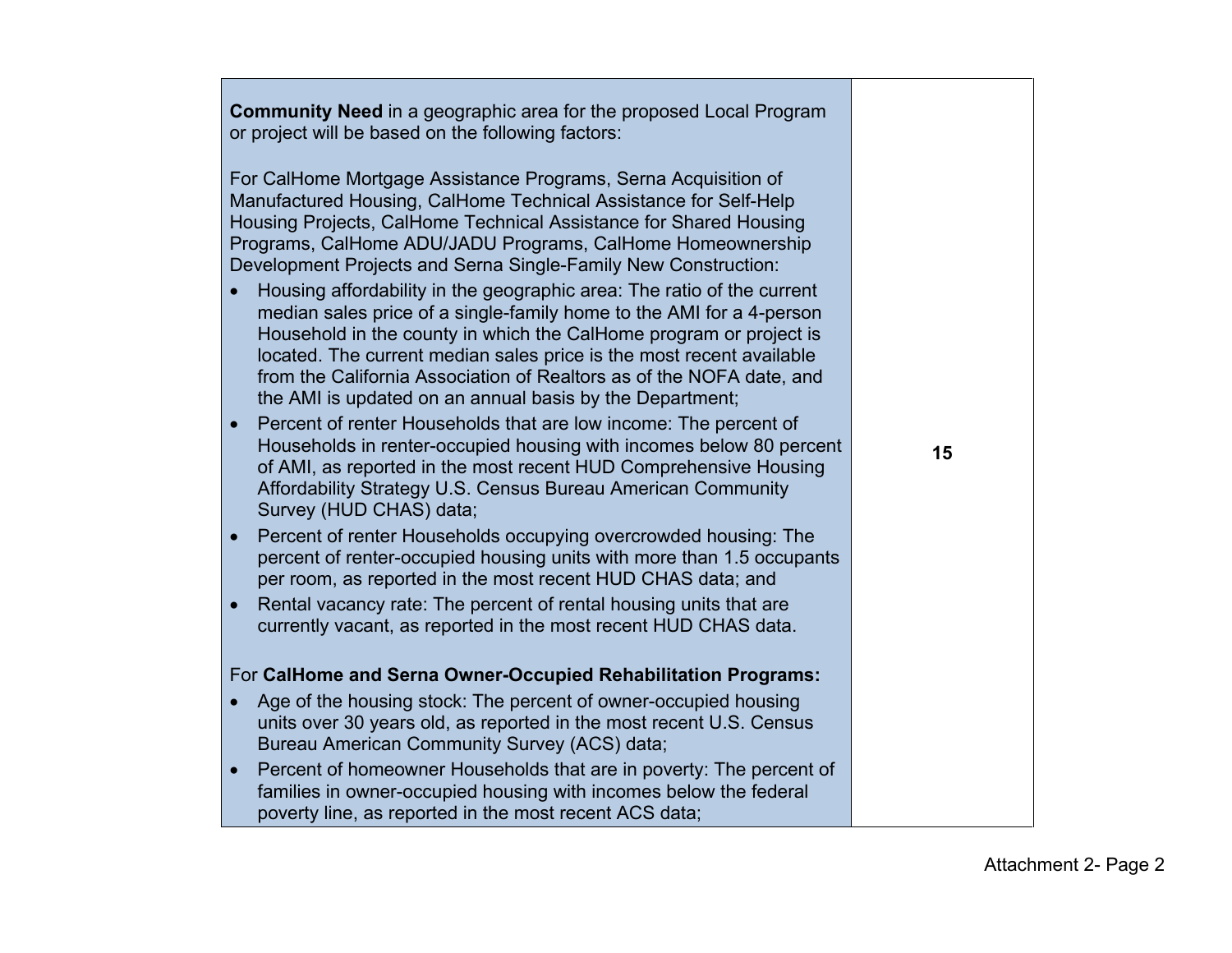| Percent of homeowner Households that are low income: The percent                                                                      |    |
|---------------------------------------------------------------------------------------------------------------------------------------|----|
| of Households in owner-occupied housing with incomes below 80                                                                         |    |
| percent of AMI, as reported in the most recent HUD CHAS data; and                                                                     |    |
| Percent of homeowner Households occupying overcrowded housing:<br>$\bullet$                                                           |    |
| The percent of owner-occupied housing units with more than 1.5                                                                        |    |
| occupants per room, as reported in the most recent HUD CHAS data.                                                                     |    |
|                                                                                                                                       |    |
| Feasibility in a geographic area for the proposed Local Program or                                                                    |    |
| project will be based on the following factors:                                                                                       |    |
|                                                                                                                                       |    |
| For CalHome Mortgage Assistance Programs:                                                                                             |    |
| Affordability of Homeownership relative to renting: The ratio of median                                                               |    |
| Monthly Housing Costs for owner-occupied housing units with a                                                                         |    |
| Mortgage, to median Monthly Housing Costs for renter-occupied                                                                         |    |
| housing units, as reported in the most recent ACS data;                                                                               |    |
| Availability of homes for sale relative to the proposed lending activity:<br>$\bullet$                                                |    |
| The ratio of the following:                                                                                                           |    |
| The number of home sales in the previous year priced below<br>$\circ$                                                                 |    |
| either the current median sales price of a single-family home in the<br>county in which the CalHome program is located, or \$500,000, | 25 |
| whichever is less;                                                                                                                    |    |
| The number of Loans that the Applicant expects to provide in the<br>$\circ$                                                           |    |
| program;                                                                                                                              |    |
| The Applicant will provide home sales information based on<br>$\circ$                                                                 |    |
| publicly available real estate transactions data (e.g., Zillow.com,                                                                   |    |
| Redfin.com).                                                                                                                          |    |
|                                                                                                                                       |    |
| For Serna Acquisition of Manufactured Housing:                                                                                        |    |
| Affordability of Homeownership relative to renting: The ratio of median<br>$\bullet$                                                  |    |
| Monthly Housing Costs for owner-occupied housing units with a                                                                         |    |
| Mortgage, to median Monthly Housing Costs for renter-occupied                                                                         |    |
| housing units, as reported in the most recent ACS data;                                                                               |    |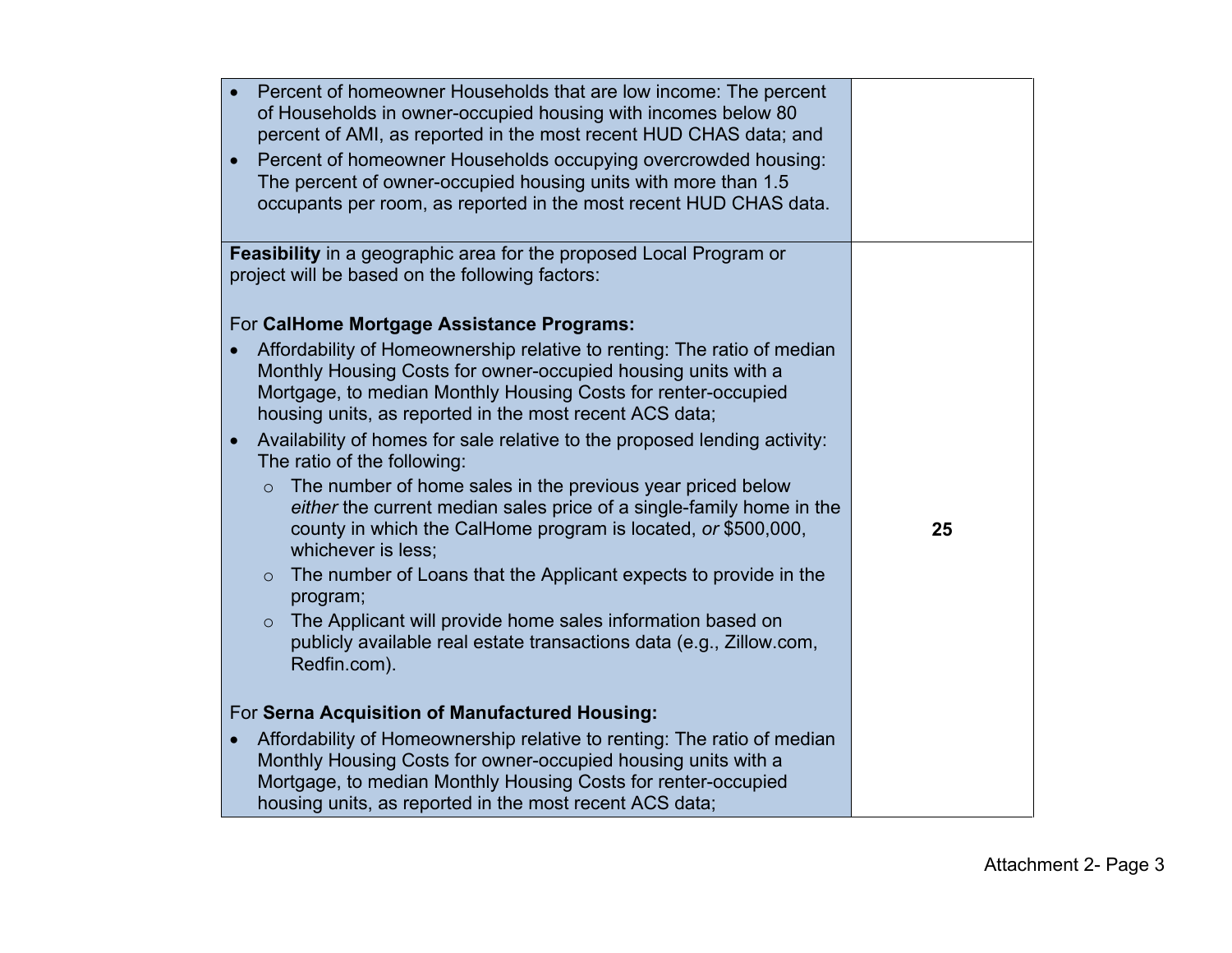- Availability of homes for sale relative to the proposed lending activity: The ratio of the following:
	- $\circ$  The number of home sales in the previous year priced below *either* the current median sales price of a single-family home in the county in which the CalHome program is located, *or* \$500,000, whichever is less;
	- o The number of Manufactured Housing units that the Applicant expects to acquire;
	- o The Applicant will provide home sales information based on publicly available real estate transactions data (e.g., Zillow.com, Redfin.com).

### For **CalHome and Serna Owner-Occupied Rehabilitation Programs and CalHome ADU/JADU Programs:**

- Age of the housing stock: The percent of owner-occupied housing units over 30 years old, as reported in the most recent ACS data; and
- Percent of homeowner Households occupying overcrowded housing: The percent of owner-occupied housing units with more than 1.5 occupants per room, as reported in the most recent HUD CHAS data.

## For **CalHome Technical Assistance for Shared Housing Programs:**

- Incidence of severe cost burden for low-income renters: The percent of Households in renter-occupied housing units spending 50 percent or more of income on housing expenses, as reported in the most recent HUD CHAS data; and
- Rental vacancy rate: The percent of rental housing units that are currently vacant, as reported in the most recent HUD CHAS data.

For **CalHome Technical Assistance for Self-Help Housing Programs, CalHome Homeownership Development Project Loans, and Serna Single-Family New Construction:**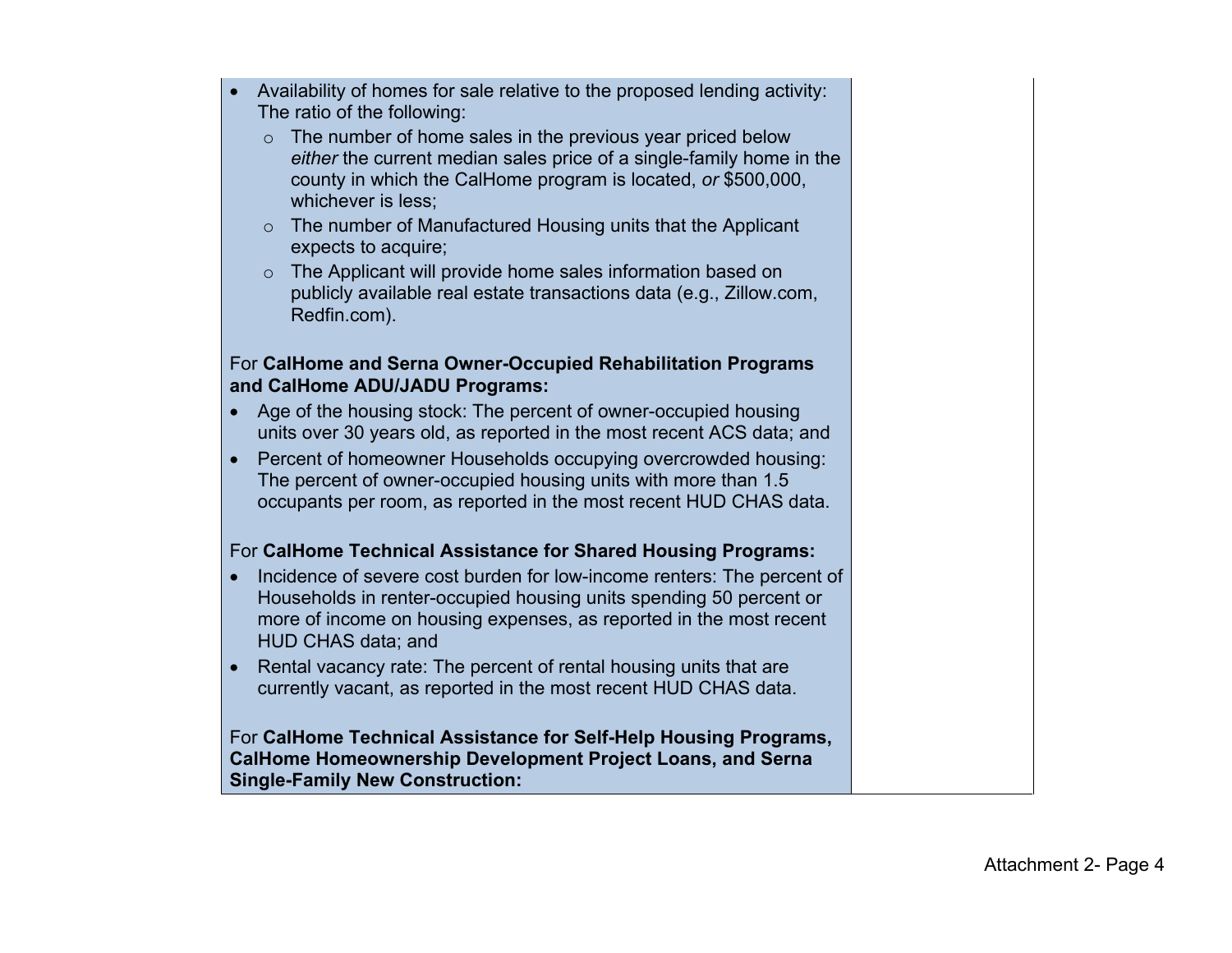| The readiness of the project development to proceed as evidenced by<br>the status of local government approvals, project financing<br>commitments, and resolution to impediments to development;<br>Evidence of ability to serve Low- and Very Low-Income Households                                                                                                                                                     |
|--------------------------------------------------------------------------------------------------------------------------------------------------------------------------------------------------------------------------------------------------------------------------------------------------------------------------------------------------------------------------------------------------------------------------|
| pursuant to the Mortgage Assistance underwriting requirements stated<br>in Section 7731, as evidenced by the development budget and<br>proposed unit sales prices; and                                                                                                                                                                                                                                                   |
| Affordability of Homeownership relative to renting: The ratio of median<br>Monthly Housing Costs for owner-occupied housing units with a<br>Mortgage, to median Monthly Housing Costs for renter-occupied<br>housing units, as reported in the most recent ACS data.                                                                                                                                                     |
| Availability of homes for sale relative to the proposed lending activity.<br>The ratio of the following:                                                                                                                                                                                                                                                                                                                 |
| The number of home sales in the previous year priced below<br>$\circ$<br>either the current median sales price of a single-family home in the<br>county in which the CalHome program is located, or \$500,000,<br>whichever is less; to                                                                                                                                                                                  |
| The number of Loans that the Applicant expects to provide in the<br>$\circ$<br>program.                                                                                                                                                                                                                                                                                                                                  |
| The Applicant will provide home sales information based on<br>$\circ$<br>publicly available real estate transactions data (e.g., Zillow.com,<br>Redfin.com).                                                                                                                                                                                                                                                             |
| Contributes to Community Revitalization as defined in Section 7716(I),<br>or meets a legislatively mandated priority for funds allocated to the<br>CalHome program, or develops a Rehabilitation program that addresses<br>climate adaptation or resiliency consistent with the Hazard Mitigation Plan<br>or the Safety Element of the General Plan adopted by the jurisdiction in<br>which the program will be offered. |
|                                                                                                                                                                                                                                                                                                                                                                                                                          |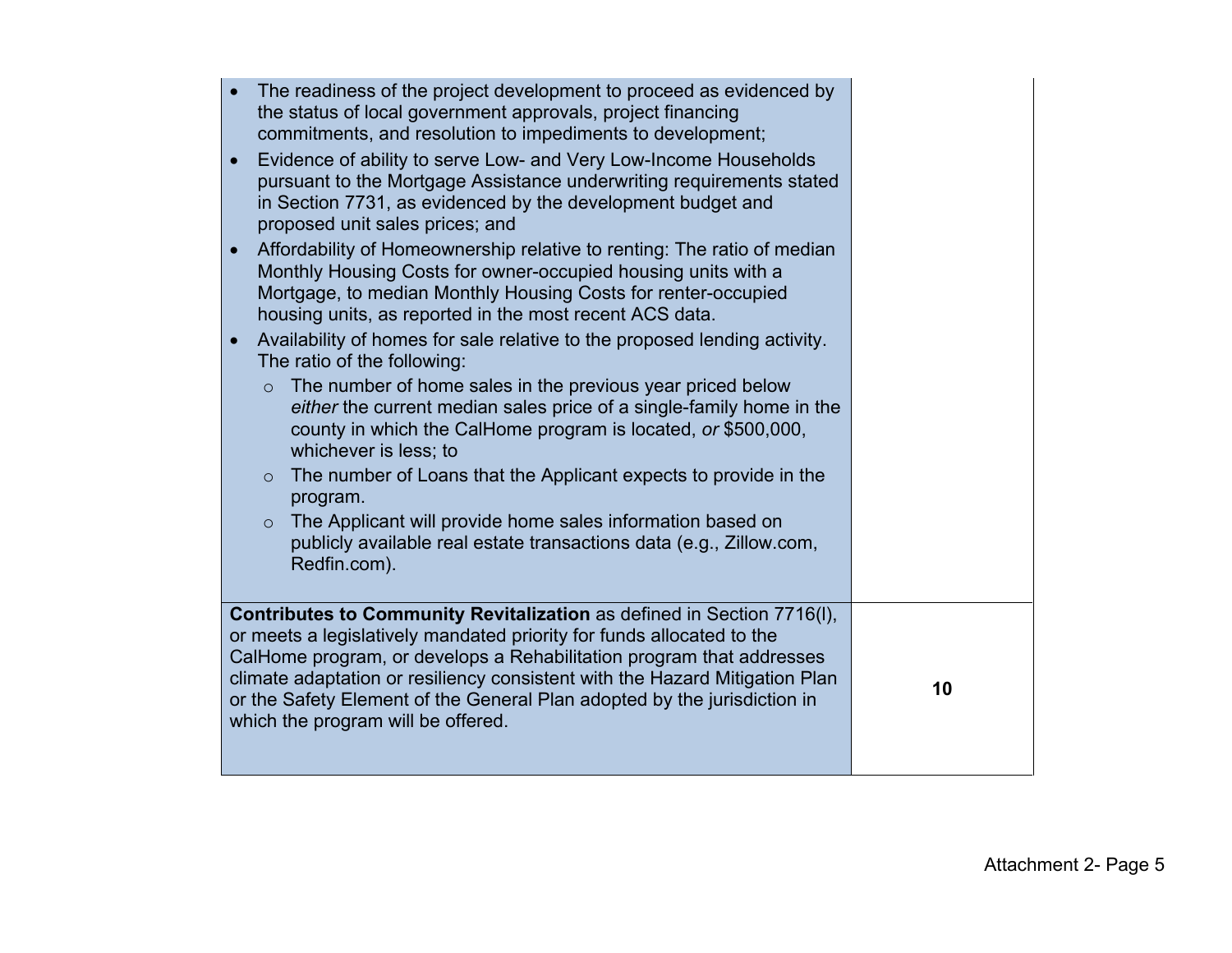| <b>Volunteer Labor, Self-Help Labor, or Youth Construction Skills</b><br><b>Training Program:</b> Applicants applying for CalHome Homeownership<br>Development Projects, Serna Single-Family New Construction, CalHome<br>Self-Help Technical Assistance Homeownership Projects, or a CalHome<br>Mortgage Assistance Local Program for new construction housing or<br>acquisition with substantial rehabilitation, when the Recipient is acquiring<br>and substantially rehabilitating properties for sale to first-time<br>homebuyers, will receive up to 5 points to the extent that:<br>The Applicant utilizes Volunteer Labor or Self-Help Construction labor,<br>where a minimum of five hundred (500) hours of on-site construction<br>labor per assisted unit is provided; or<br>The Applicant utilizes labor provided by youth participating in a<br>$\bullet$<br>construction skills training program, where a minimum of five hundred<br>(500) hours of on-site construction labor per assisted unit is provided.<br>The five hundred (500) hours of construction training labor shall be<br>provided by the 16- to 24-year-old program participants;<br>15 percent of units to be developed include an ADU or a JADU;<br>$\bullet$<br>Homeownership development projects or Serna single-family new<br>$\bullet$<br>construction projects are located in a High-Resource or Highest-<br>Resource area, as identified on the TCAC/Department Opportunity<br>Area Map. | 5  |
|---------------------------------------------------------------------------------------------------------------------------------------------------------------------------------------------------------------------------------------------------------------------------------------------------------------------------------------------------------------------------------------------------------------------------------------------------------------------------------------------------------------------------------------------------------------------------------------------------------------------------------------------------------------------------------------------------------------------------------------------------------------------------------------------------------------------------------------------------------------------------------------------------------------------------------------------------------------------------------------------------------------------------------------------------------------------------------------------------------------------------------------------------------------------------------------------------------------------------------------------------------------------------------------------------------------------------------------------------------------------------------------------------------------------------------------------------------------------------------|----|
| <b>MAXIMUM TOTAL POINTS</b>                                                                                                                                                                                                                                                                                                                                                                                                                                                                                                                                                                                                                                                                                                                                                                                                                                                                                                                                                                                                                                                                                                                                                                                                                                                                                                                                                                                                                                                     | 95 |